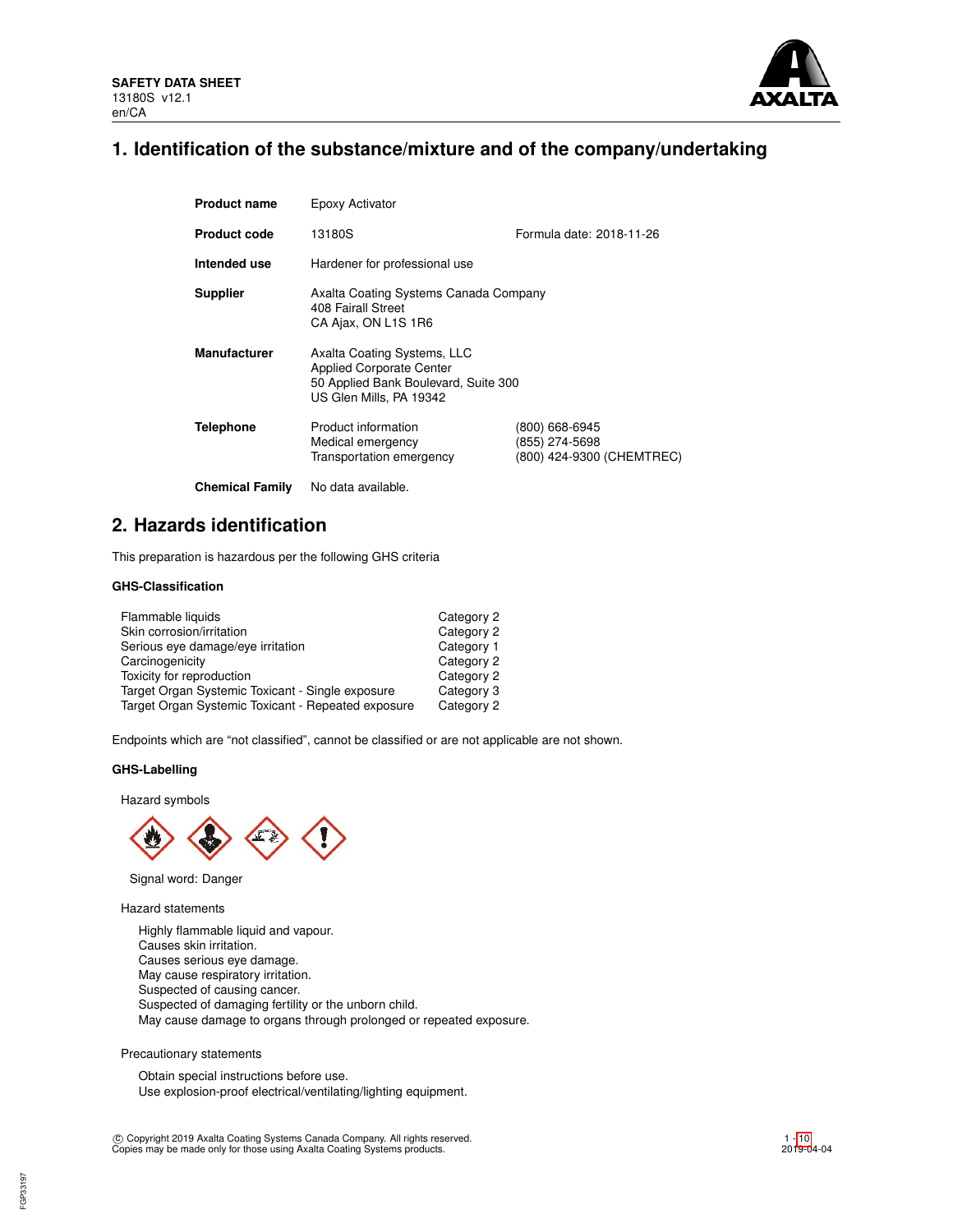

Use only non-sparking tools. Do not breathe dust/ fume/ gas/ mist/ vapours/ spray. Use only outdoors or in a well-ventilated area. Wear protective gloves/protective clothing/eye protection/face protection. IF ON SKIN: Wash with plenty of soap and water. IF INHALED: Remove person to fresh air and keep comfortable for breathing. IF IN EYES: Rinse cautiously with water for several minutes. Remove contact lenses, if present and easy to do. Continue rinsing. Immediately call a POISON CENTER/doctor. Specific treatment (see supplemental first aid instructions on this label). If skin irritation occurs: Get medical advice/ attention. Store in a well-ventilated place. Keep container tightly closed. Store locked up. Dispose of contents/container in accordance with local regulations. Keep away from heat, hot surfaces, sparks, open flames and other ignition sources. No smoking. Ground and bond container and receiving equipment. Take action to prevent static discharges. IF ON SKIN (or hair): Take off immediately all contaminated clothing. Rinse skin with water or shower. Take off immediately all contaminated clothing and wash it before reuse.

#### **Other hazards which do not result in classification**

Intentional misuse by deliberately concentrating and inhaling the contents may be harmful or fatal.

### **The following percentage of the mixture consists of ingredient(s) with unknown acute toxicity:**  $0 %$

# **3. Composition/information on ingredients**

Mixture of synthetic resins and solvents

### **Components**

| CAS-No.        | Chemical name                           | Concentration |
|----------------|-----------------------------------------|---------------|
| $98-56-6$      | 4-chlorobenzotrifluoride                | $10 - 30%$    |
| 71-36-3        | N-butyl alcohol                         | $10 - 30%$    |
| $90 - 72 - 2$  | 2,4,6-tri((dimethylamino)methyl) phenol | $1 - 5%$      |
| $100 - 41 - 4$ | Ethylbenzene                            | 1.2%          |
| $110 - 12 - 3$ | Methyl isoamyl ketone                   | $1 - 5%$      |
| 1330-20-7      | Xylene                                  | $1 - 5%$      |
| 107-15-3       | Ethylene diamine                        | $0.1 - 1.0\%$ |

Actual concentration ranges withheld as a trade secret. Non-regulated ingredients 40 - 50%

# **4. First aid measures**

## **Eye contact**

Remove contact lenses. Irrigate copiously with clean, fresh water for at least 15 minutes, holding the eyelids apart. Seek medical advice.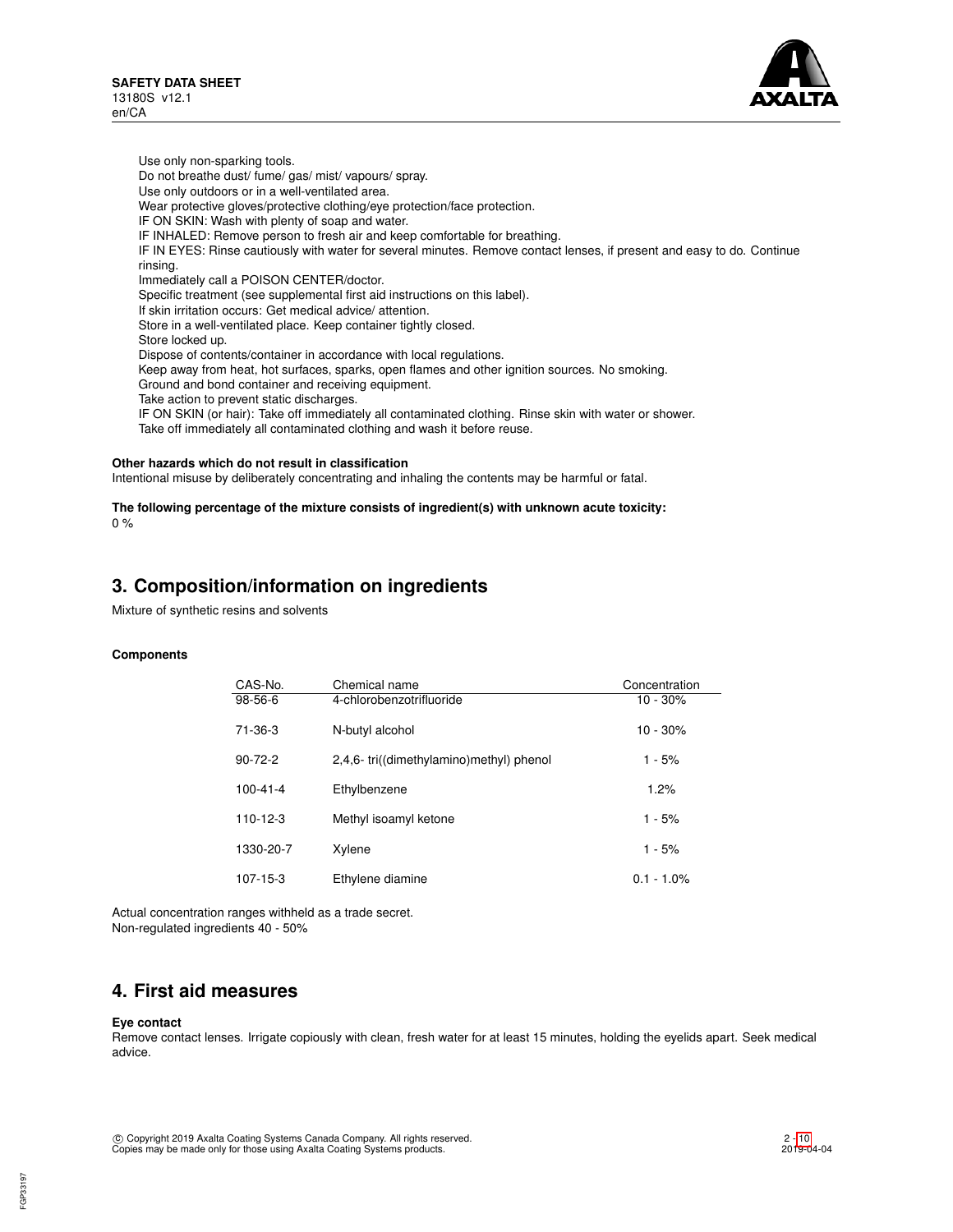

# **Skin contact**

Do NOT use solvents or thinners. Take off all contaminated clothing immediately. Wash skin thoroughly with soap and water or use recognized skin cleanser. If skin irritation persists, call a physician.

#### **Inhalation**

Avoid inhalation of vapour or mist. Move to fresh air in case of accidental inhalation of vapours. If breathing is irregular or stopped, administer artificial respiration. If unconscious place in recovery position and seek medical advice. If symptoms persist, call a physician.

### **Ingestion**

If swallowed, seek medical advice immediately and show this safety data sheet (SDS) or product label. Do NOT induce vomiting. Keep at rest.

#### **Most Important Symptoms/effects, acute and delayed**

#### **Inhalation**

May cause nose and throat irritation. May cause nervous system depression characterized by the following progressive steps: headache, dizziness, nausea, staggering gait, confusion, unconsciousness. Reports have associated repeated and prolonged overexposure to solvents with permanent brain and nervous system damage.

#### **Ingestion**

May result in gastrointestinal distress.

#### **Skin or eye contact**

May cause irritation or burning of the eyes. Repeated or prolonged liquid contact may cause skin irritation with discomfort and dermatitis.

#### **Indication of Immediate medical attention and special treatment needed if necessary**

No data available on the product. See section 3 and 11 for hazardous ingredients found in the product.

# **5. Firefighting measures**

### **Suitable extinguishing media**

Universal aqueous film-forming foam, Carbon dioxide (CO2), Dry chemical

## **Extinguishing media which shall not be used for safety reasons**

High volume water jet

## **Hazardous combustion products**

CO, CO2, smoke, and oxides of any heavy metals that are reported in "Composition, Information on Ingredients" section.

### **Fire and Explosion Hazards**

Flammable liquid. Vapor/air mixture will burn when an ignition source is present.

### **Special Protective Equipment and Fire Fighting Procedures**

Full protective flameproof clothing should be worn as appropriate. Wear self-contained breathing apparatus for firefighting if necessary. In the event of fire, cool tanks with water spray. Do not allow run-off from fire fighting to enter public sewer systems or public waterways.

# **6. Accidental release measures**

### **Procedures for cleaning up spills or leaks**

Ventilate area. Remove sources of ignition. Prevent skin and eye contact and breathing of vapor. Wear a properly fitted air-purifying respirator with organic vapor cartridges (NIOSH approved TC-23C), eye protection, gloves and protective clothing. Confine, remove with inert absorbent, and dispose of properly.

# **Environmental precautions**

FGP33197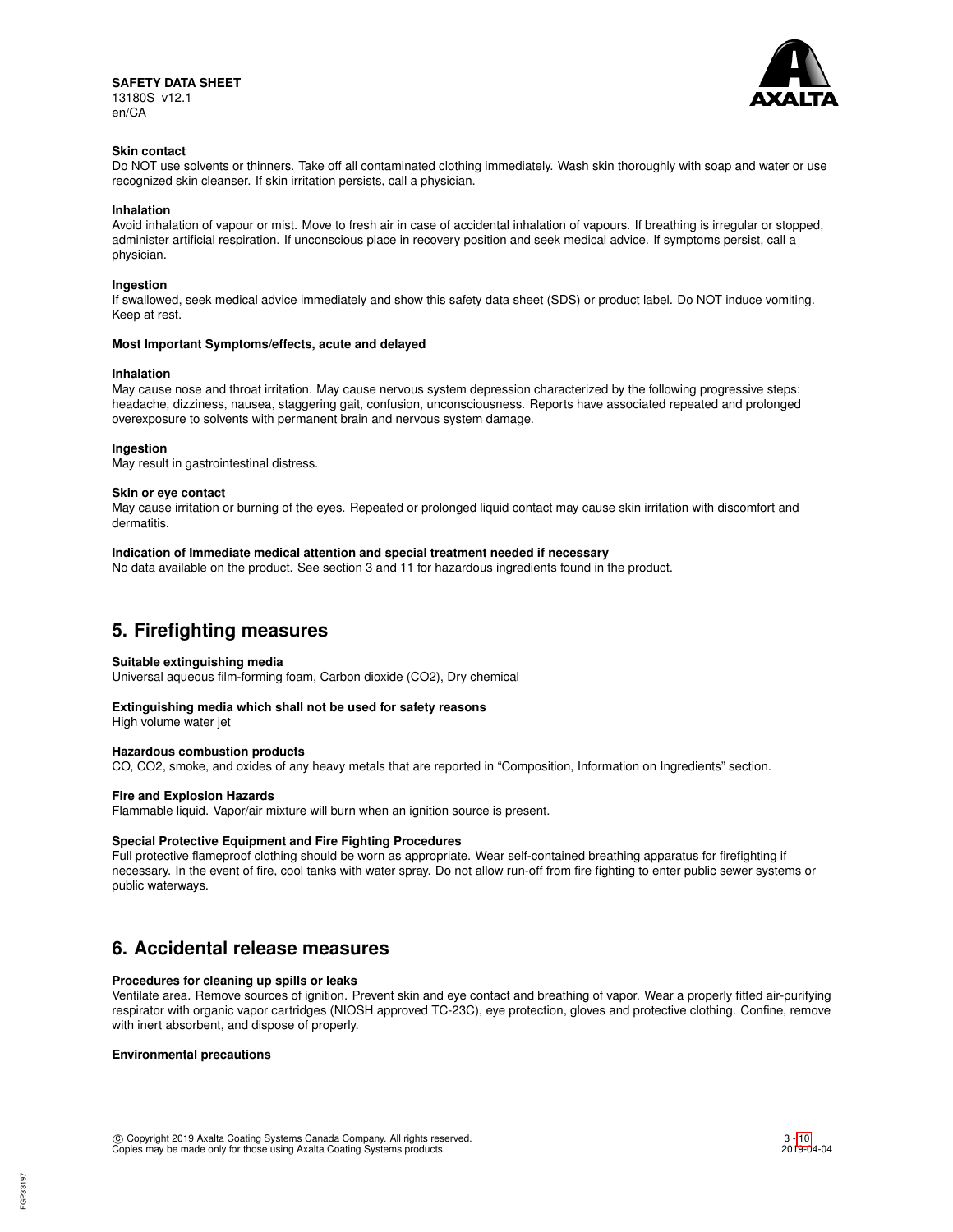

Do not let product enter drains. Notify the respective authorities in accordance with local law in the case of contamination of rivers, lakes or waste water systems.

# **7. Handling and storage**

# **Precautions for safe handling**

Observe label precautions. Keep away from heat, sparks, flame, static discharge and other sources of ignition. VAPORS MAY CAUSE FLASH FIRE. Close container after each use. Ground containers when pouring. Do not transfer contents to bottles or unlabeled containers. Wash thoroughly after handling and before eating or smoking. Do not store above 49 °C (120 °F). If material is a coating: do not sand, flame cut, braze or weld dry coating without a NIOSH approved air purifying respirator with particulate filters or appropriate ventilation , and gloves. Combustible dust clouds may be created where operations produce fine material (dust). Avoid formation of significant deposits of material as they may become airborne and form combustible dust clouds. Build up of fine material should be cleaned using gentle sweeping or vacuuming in accordance with best practices. Cleaning methods (e.g. compressed air) which can generate potentially combustible dust clouds should not be used. During baking at temperatures above 400℃, small amounts of hydrogen fluoride can be evolved; these amounts increase as temperatures increase. Hydrogen fluoride vapours are very toxic and cause skin and eye irritation. Above 430°C an explosive reaction may occur if finely divided fluorocarbon comes into contact with metal powder (aluminium or magnesium). Operations such as grinding, buffing or grit blasting may generate such mixtures. Avoid any dust buildup with fluorocarbons and metal mixtures.

# **Advice on protection against fire and explosion**

Solvent vapours are heavier than air and may spread along floors. Vapors may form explosive mixtures with air and will burn when an ignition source is present. Always keep in containers of same material as the original one. Never use pressure to empty container: container is not a pressure vessel. The accumulation of contaminated rags may result in spontaneous combustion. Good housekeeping standards and regular safe removal of waste materials will minimize the risks of spontaneous combustion and other fire hazards.

### **Storage**

### **Requirements for storage areas and containers**

Observe label precautions. Store in a dry, well ventilated place away from sources of heat, ignition and direct sunlight. No smoking. Prevent unauthorized access. Containers which are opened must be carefully resealed and kept upright to prevent leakage.

### **Advice on common storage**

Store separately from oxidizing agents and strongly alkaline and strongly acidic materials.

# **8. Exposure controls/personal protection**

# **Engineering controls and work practices**

Provide adequate ventilation.This should be achieved by a good general extraction and -if practically feasible- by the use of a local exhaust ventilation.If these are not sufficient to maintain concentrations of particulates and solvent vapour below the OEL, suitable respiratory protection must be worn.

### **National occupational exposure limits**

| CAS-No.        | Chemical name         | Source Time  | Type        | Value     | Note |
|----------------|-----------------------|--------------|-------------|-----------|------|
| 71-36-3        | N-butyl alcohol       | ACGIH 8 hr   | <b>TWA</b>  | 20 ppm    |      |
|                |                       | OSHA 8 hr    | <b>TWA</b>  | $100$ ppm |      |
| $100 - 41 - 4$ | Ethylbenzene          | ACGIH 8 hr   | <b>TWA</b>  | 20 ppm    |      |
|                |                       | OSHA 8 hr    | <b>TWA</b>  | $100$ ppm |      |
| $110 - 12 - 3$ | Methyl isoamyl ketone | ACGIH 8 hr   | <b>TWA</b>  | 20 ppm    |      |
| 1330-20-7      | Xylene                | ACGIH 15 min | <b>STEL</b> | $150$ ppm |      |
|                |                       | ACGIH 8 hr   | <b>TWA</b>  | $100$ ppm |      |
|                |                       | OSHA 8 hr    | <b>TWA</b>  | $100$ ppm |      |

# **Glossary**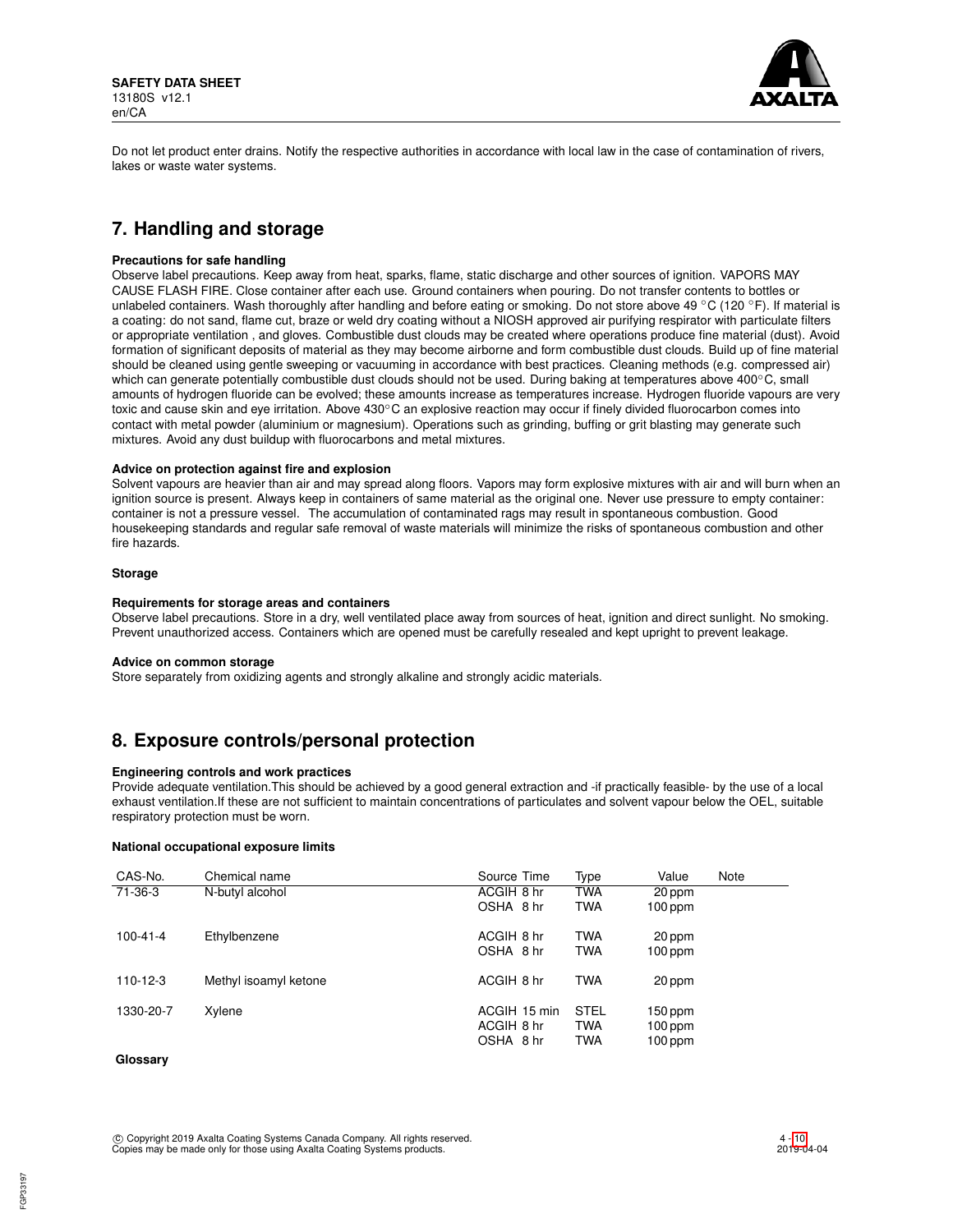

CEIL Ceiling exposure limit

STEL Short term exposure limit

TWA Time weighted average

TWAE Time-Weighted Average

# **Protective equipment**

Personal protective equipment should be worn to prevent contact with eyes, skin or clothing.

# **Respiratory protection**

Do not breathe vapors or mists. Wear a properly fitted air-purifying respirator with organic vapor cartridges (NIOSH approved TC-23C) and particulate filter (NIOSH TC-84A) during application and until all vapors and spray mists are exhausted. In confined spaces, or in situations where continuous spray operations are typical, or if proper air-purifying respirator fit is not possible, wear a positive pressure, supplied-air respirator (NIOSH TC-19C). In all cases, follow respirator manufacturer's directions for respirator use. Do not permit anyone without protection in the painting area.

### **Eye protection**

Desirable in all industrial situations. Goggles are preferred to prevent eye irritation. If safety glasses are substituted, include splash guard or side shields.

### **Skin and body protection**

Neoprene gloves and coveralls are recommended.

# **Hygiene measures**

Wash skin thoroughly with soap and water or use recognized skin cleanser. Do NOT use solvents or thinners.

## **Environmental exposure controls**

Do not let product enter drains.

# **9. Physical and chemical properties**

### **Appearance**

**Form:** liquid **Colour:** clear

| Flash point                                    | $20\,^{\circ}\mathrm{C}$  |                  |
|------------------------------------------------|---------------------------|------------------|
| Lower Explosive Limit                          | 0.9%                      |                  |
| Upper Explosive Limit                          | 11.3%                     |                  |
| Evaporation rate                               | Slower than Ether         |                  |
| Vapor pressure of principal solvent            | 4.8 hPa                   |                  |
| Solubility of Solvent In Water                 | moderate                  |                  |
| Vapor density of principal solvent $(Air = 1)$ | 6.24                      |                  |
| Approx. Boiling Range                          | 67 $\rm ^{\circ}C$        |                  |
| Approx. Freezing Range                         | $-89 - -20 °C$            |                  |
| Gallon Weight (lbs/gal)                        | 8.56                      |                  |
| <b>Specific Gravity</b>                        | 1.03                      |                  |
| Percent Volatile By Volume                     | 53.75%                    |                  |
| Percent Volatile By Weight                     | 54.33%                    |                  |
| Percent Solids By Volume                       | 46.25%                    |                  |
| Percent Solids By Weight                       | 45.68%                    |                  |
| pH (waterborne systems only)                   | Not applicable            |                  |
| Partition coefficient: n-octanol/water         | No data available         |                  |
| Ignition temperature                           | $340\,^{\circ}\mathrm{C}$ | <b>DIN 51794</b> |
| Decomposition temperature                      | Not applicable.           |                  |
| Viscosity (23 $\mathrm{^{\circ}C}$ )           | Not applicable.           | ISO 2431-1993    |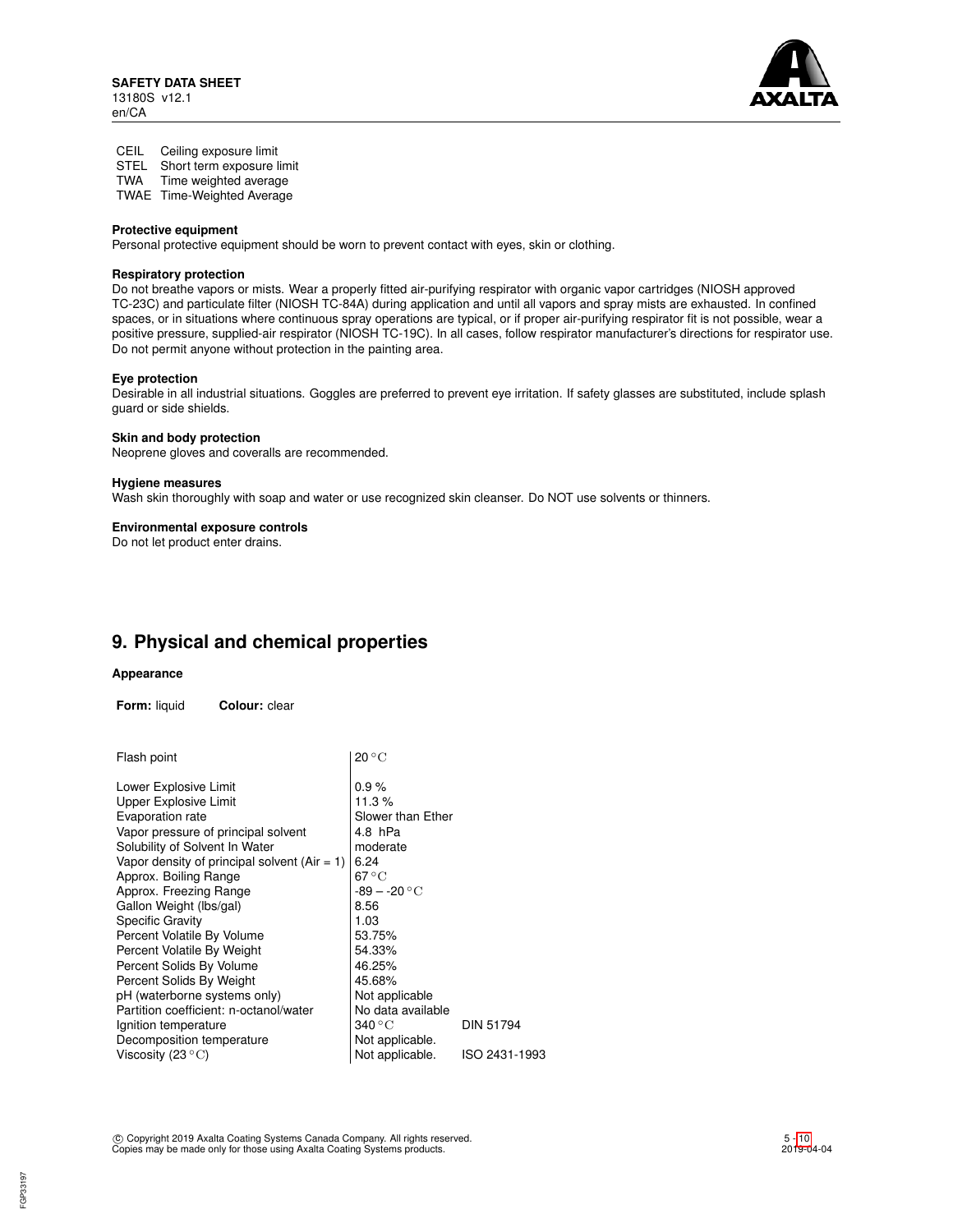

# **10. Stability and reactivity**

# **Stability**

Stable

# **Conditions to avoid**

Stable under recommended storage and handling conditions (see section 7).

## **Materials to avoid**

None reasonably foreseeable.

# **Hazardous decomposition products**

In the event of fire Carbon monoxide, fluorinated hydrocarbons, hydrogen fluoride, nitrogen oxides may be formed.

# **Hazardous Polymerization**

Will not occur.

# **Sensitivity to Static Discharge**

Solvent vapors in air may explode if static grounding and bonding is not used during transfer of this product.

# **Sensitivity to Mechanical Impact**

None known.

# **11. Toxicological information**

## **Information on likely routes of exposure**

### **Inhalation**

May cause nose and throat irritation. May cause nervous system depression characterized by the following progressive steps: headache, dizziness, nausea, staggering gait, confusion, unconsciousness. Reports have associated repeated and prolonged overexposure to solvents with permanent brain and nervous system damage. The thermal decomposition vapours of fluorinated polymers may cause polymer fume fever with flu-like symptoms in humans, especially when smoking contaminated tobacco.

# **Ingestion**

May result in gastrointestinal distress.

### **Skin or eye contact**

May cause irritation or burning of the eyes. Repeated or prolonged liquid contact may cause skin irritation with discomfort and dermatitis.

### **Delayed and immediate effects and also chronic effects from short and long term exposure:**

**Acute oral toxicity** Not classified according to GHS criteria

**Acute dermal toxicity** not hazardous

#### **Acute inhalation toxicity** not hazardous

% of unknown composition: 0 %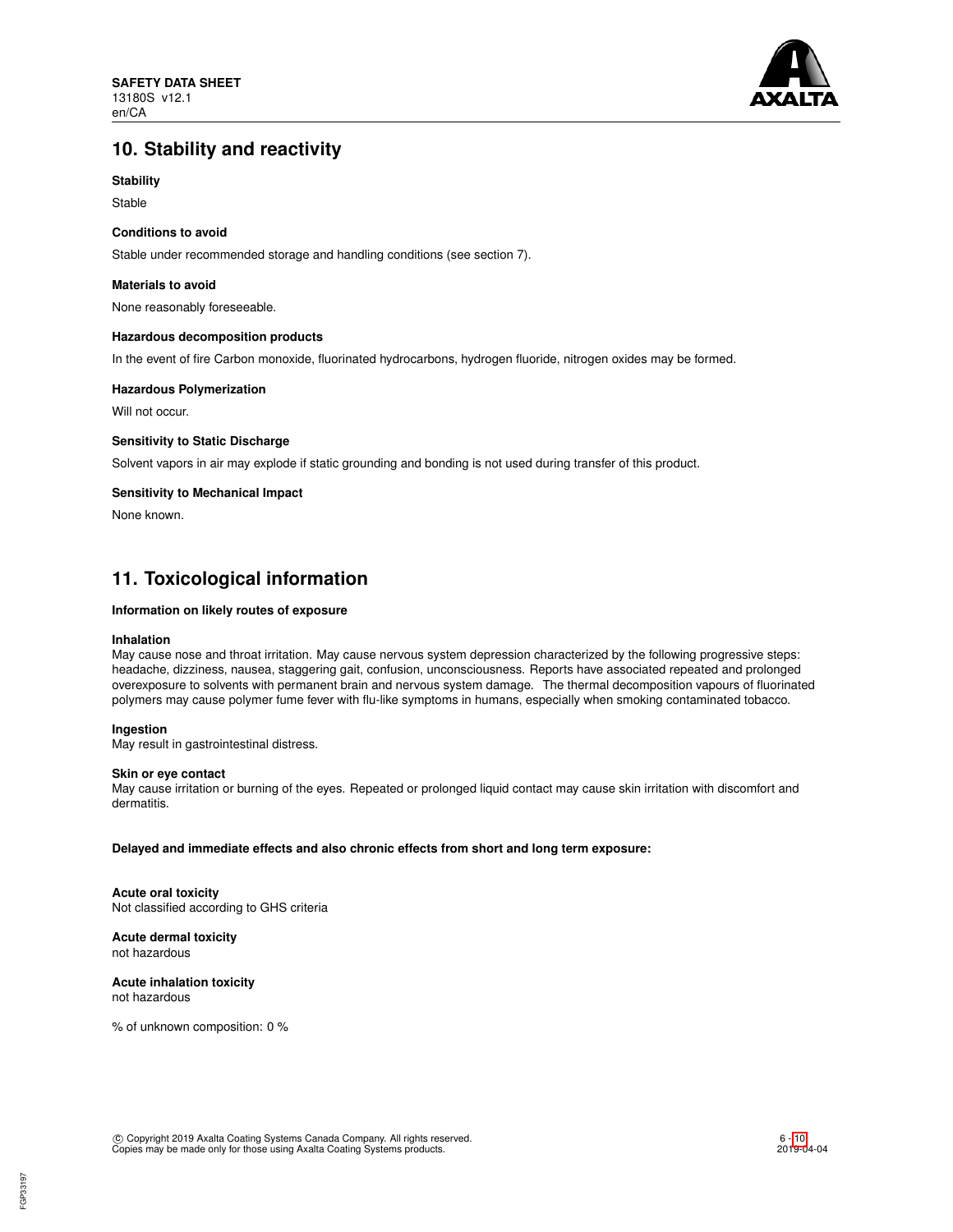

# **Skin corrosion/irritation**

| 4-chlorobenzotrifluoride                           | Category 2  |
|----------------------------------------------------|-------------|
| N-butyl alcohol                                    | Category 2  |
| 2,4,6-tri((dimethylamino)methyl) phenol Category 2 |             |
| Ethylbenzene                                       | Category 2  |
| Methyl isoamyl ketone                              | Category 3  |
| Xylene                                             | Category 2  |
| Ethylene diamine                                   | Category 1B |

#### **Serious eye damage/eye irritation**

| 4-chlorobenzotrifluoride                             | Category 2A |
|------------------------------------------------------|-------------|
| N-butyl alcohol                                      | Category 1  |
| 2,4,6- tri((dimethylamino)methyl) phenol Category 2A |             |
| Methyl isoamyl ketone                                | Category 2A |
| Xylene                                               | Category 2A |

# **Respiratory sensitisation**

Not classified according to GHS criteria

#### **Skin sensitisation**

Not classified according to GHS criteria

**Germ cell mutagenicity** Not classified according to GHS criteria

**Carcinogenicity**

Ethylbenzene Category 2

**Toxicity for reproduction**

Methyl isoamyl ketone Category 2

#### **Target Organ Systemic Toxicant - Single exposure**

• **Inhalation**

**Narcotic effects** N-butyl alcohol **Respiratory system** N-butyl alcohol

# **Target Organ Systemic Toxicant - Repeated exposure**

No data available.

# **Aspiration toxicity**

Not classified according to GHS criteria

### **Numerical measures of toxicity (acute toxicity estimation (ATE),etc. )** No information available.

#### **Symptoms related to the physical, chemical and toxicological characteristics**

Exposure to component solvents vapours concentration in excess of the stated occupational exposure limit may result in adverse health effect such as mucous membrane and respiratory system irritation and adverse effect on kidney, liver and central nervous system. Symptoms and signs include headache, dizziness, fatigue, muscular weakness, drowsiness and in extreme cases, loss of consciousness. Through skin resorbtion, solvents can cause some of the effects described here. Repeated or prolonged contact with the preparation may cause removal of natural fat from the skin resulting in non-allergic contact dermatitis and absorption through the skin. The liquid splashed in the eyes may cause irritation and reversible damage.

# **12. Ecological information**

There are no data available on the product itself. The product should not be allowed to enter drains or watercourses.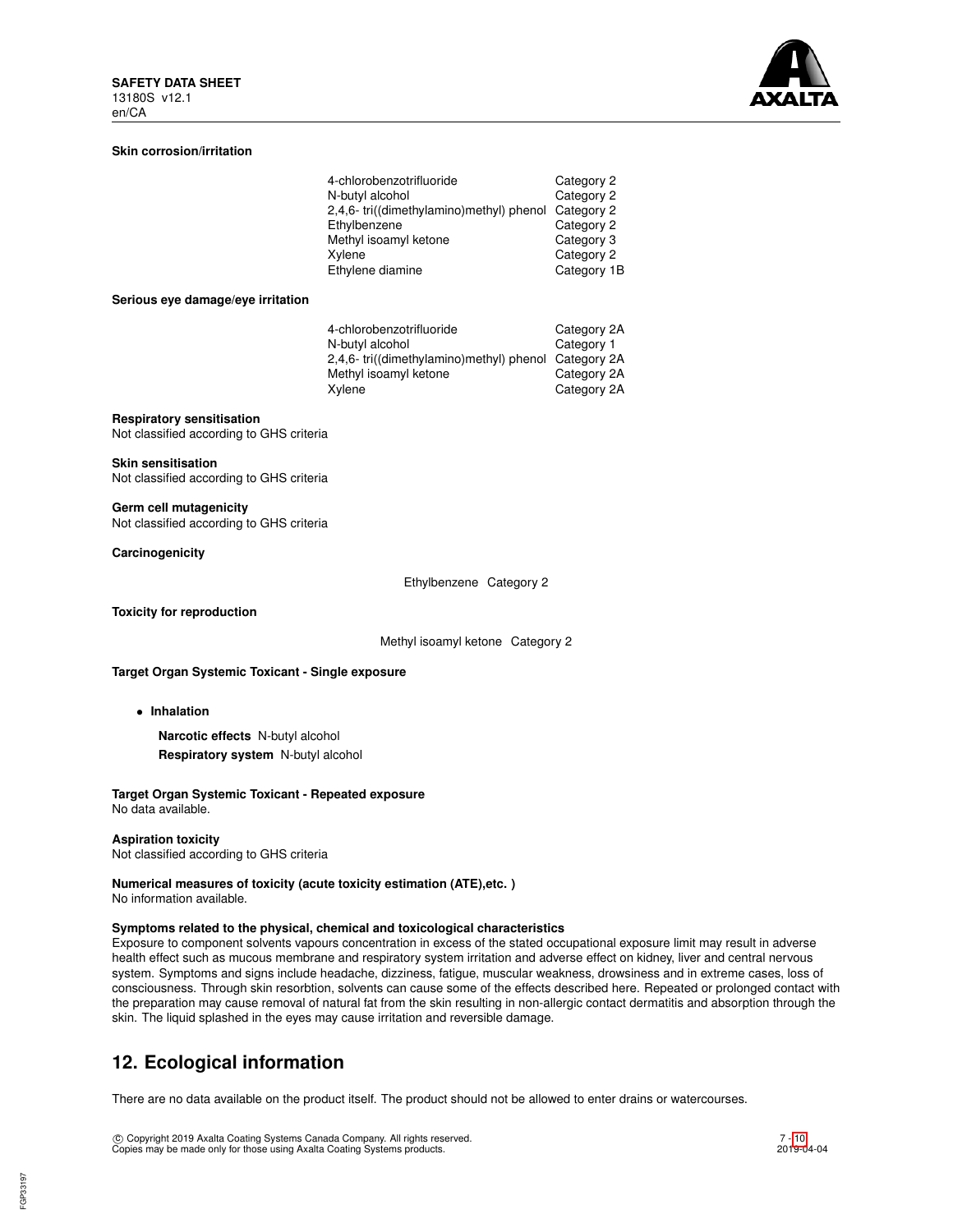

# **13. Disposal considerations**

### **Provincial Waste Classification**

Check appropriate provincial and local waste disposal regulations for proper classifications.

### **Waste Disposal Method**

Do not allow material to contaminate ground water systems. Incinerate or otherwise dispose of waste material in accordance with Federal, State, Provincial, and local requirements. Do not incinerate in closed containers.

# **14. Transport information**

**International transport regulations**

| <b>IMDG (Sea transport)</b><br>UN number:<br>Proper shipping name:               | 1263<br>PAINT RELATED MATERIAL                                     |
|----------------------------------------------------------------------------------|--------------------------------------------------------------------|
| Hazard Class:<br>Subsidiary Hazard Class:<br>Packing group:<br>Marine Pollutant: | 3<br>Not applicable.<br>н<br>yes [4-chloro-a,a,a-trifluorotoluene] |
| <b>ICAO/IATA (Air transport)</b><br>UN number:<br>Proper shipping name:          | 1263<br>PAINT RELATED MATERIAL                                     |
| Hazard Class:<br>Subsidiary Hazard Class:<br>Packing group:                      | 3<br>Not applicable.<br>Ш                                          |
| TDG<br>UN number:<br>Proper shipping name:                                       | 1263<br>PAINT RELATED MATERIAL                                     |
| Hazard Class:<br>Subsidiary Hazard Class:<br>Packing group:                      | 3<br>Not applicable.<br>Ш                                          |

### **Matters needing attention for transportation**

Confirm that there is no breakage, corrosion, or leakage from the container before shipping. Be sure to prevent damage to cargo by loading so as to avoid falling, dropping, or collapse. Ship in appropriate containers with denotation of the content in accordance with the relevant statutes and rules.

# **15. Regulatory information**

## **TSCA Status**

In compliance with TSCA Inventory requirements for commercial purposes.

# **DSL Status**

Product is not DSL listed because one or more ingredients are not on the DSL inventory.

# **Photochemical Reactivity**

Photochemically reactive

# **Regulatory information**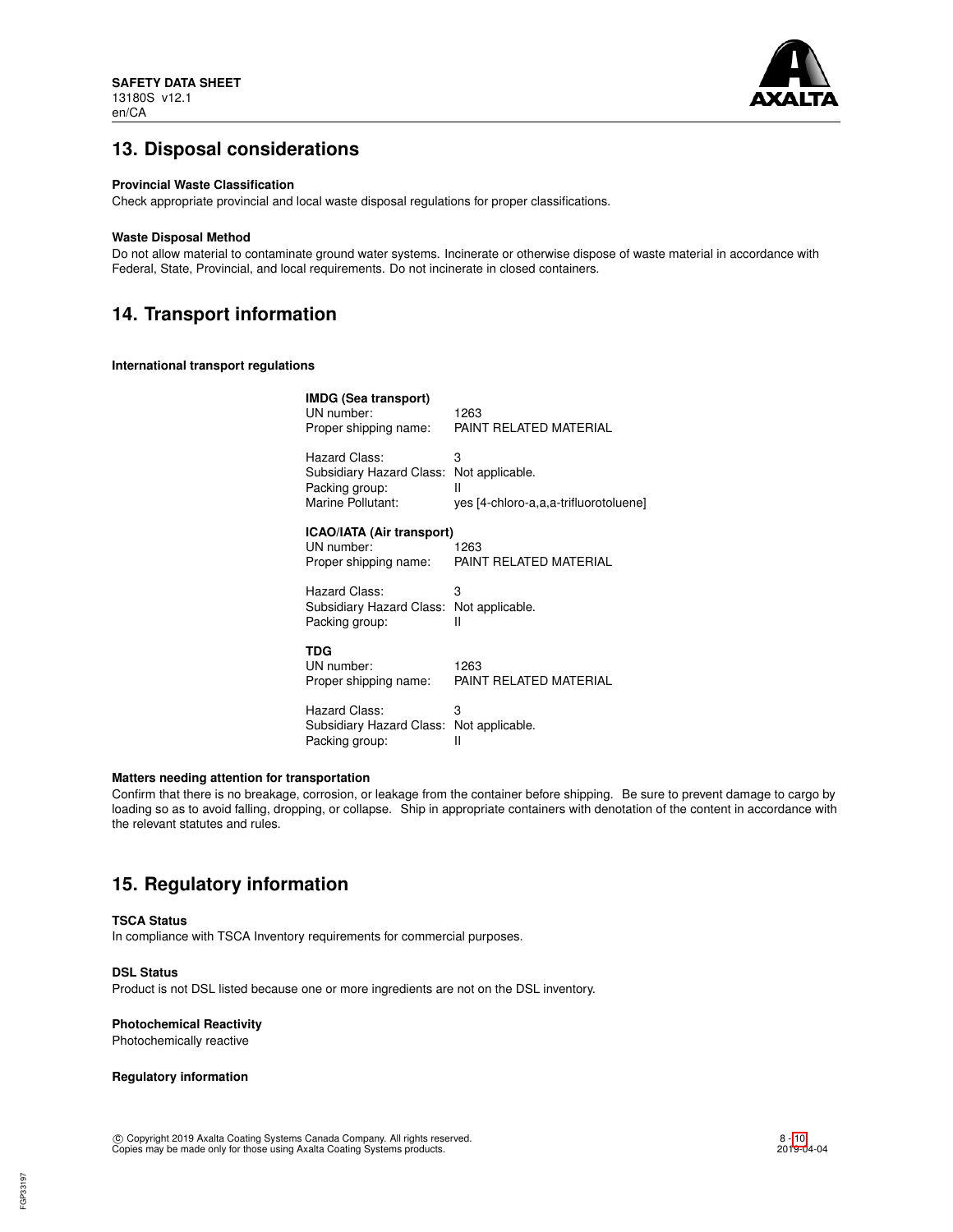

|                  |                                  |     |           | <b>EPCRA</b> |                  |     | CERCLA    | CAA        |
|------------------|----------------------------------|-----|-----------|--------------|------------------|-----|-----------|------------|
| CAS#             | Ingredient                       | 302 | TPQ       | RQ           | 311/312          | 313 | RQ(lbs)   | <b>HAP</b> |
|                  | 98-56-6 4-chlorobenzotrifluoride | N   | ΝR        | <b>NR</b>    | C.F.P            | N   | NR        | N          |
|                  | 71-36-3 N-butyl alcohol          | N   | <b>NR</b> | <b>NR</b>    | A.C.F            | Υ   | 5,000     | N          |
| $90-72-2$ 2.4.6- |                                  | Ν   | <b>NR</b> | <b>NR</b>    | A, C, F, N, P, R | N   | <b>NR</b> | N          |
|                  | tri((dimethylamino)methyl)       |     |           |              |                  |     |           |            |
|                  | phenol                           |     |           |              |                  |     |           |            |
|                  | 100-41-4 Ethylbenzene            | N   | ΝR        | <b>NR</b>    | A.C.F            | Y   | 1.000     | Y          |
|                  | 110-12-3 Methyl isoamyl ketone   | N   | <b>NR</b> | <b>NR</b>    | C                | N   | <b>NR</b> | N          |
| 1330-20-7 Xylene |                                  | N   | <b>NR</b> | <b>NR</b>    | A.C.F            | Υ   | 100       | Y          |
|                  | 107-15-3 Ethylene diamine        | Y   | 10.000    | 5.000        | A,C,F            | N   | 5.000     | N          |

**Key:**

| <b>EPCRA</b>                                                   | Emergency Planning and Community Right-to-know Act (aka Title III, SARA)                                                                                                                                                                       |                    |  |
|----------------------------------------------------------------|------------------------------------------------------------------------------------------------------------------------------------------------------------------------------------------------------------------------------------------------|--------------------|--|
| 302                                                            | Extremely hazardous substances                                                                                                                                                                                                                 |                    |  |
| $311/312$ Categories $F =$ Fire Hazard                         | $R =$ Reactivity Hazard $C =$ Chronic Hazard<br>$P =$ Pressure Related Hazard                                                                                                                                                                  | $A = Acute$ Hazard |  |
| 313 Information                                                | Section 313 Supplier Notification - The chemicals listed above with<br>a 'Y' in the 313 column are subject to reporting requirements of<br>Section 313 of the Emergency Planning and Community<br>Right-to-Know act of 1986 and of 40 CFR 372. |                    |  |
| <b>CERCLA</b><br><b>HAP</b><br><b>TPQ</b><br>RQ.<br>NA.<br>NR. | Comprehensive Emergency Response, Compensation and Liability Act of 1980.<br>Listed as a Clean Air Act Hazardous Air Pollutant.<br>Threshold Planning Quantity.<br><b>Reportable Quantity</b><br>not available<br>not regulated                |                    |  |

# **16. Other information**

HMIS rating H: 3 F: 3 R: 1

Glossary of Terms:

- ACGIH | American Conference of Governmental Industrial Hygienists.<br>
IARC | International Agency for Research on Cancer.
- International Agency for Research on Cancer.
- NTP National Toxicology Program.<br>OEL Occupational Exposure Limit
- OEL Cccupational Exposure Limit<br>OSHA Cccupational Safety and Hea
- Occupational Safety and Health Administration.
- STEL Short term exposure limit<br>TWA Time-weighted average.
- Time-weighted average.
- PNOR | Particles not otherwise regulated.
- PNOC | Particles not otherwise classified.

NOTE: The list (above) of glossary terms may be modified.

Notice from Axalta Coating Systems :

The document reflects information provided to Axalta Coating Systems by its suppliers. Information is accurate to the best of our knowledge and is subject to change as new data is received by Axalta Coating Systems. Persons receiving this information should make their own determination as to its suitability for their purposes prior to use.

The information on this Safety Data Sheet relates only to the specific material designated herein and does not relate to use in combination with any other material or in any process.

SDS prepared by: Axalta Coating Systems Regulatory Affairs